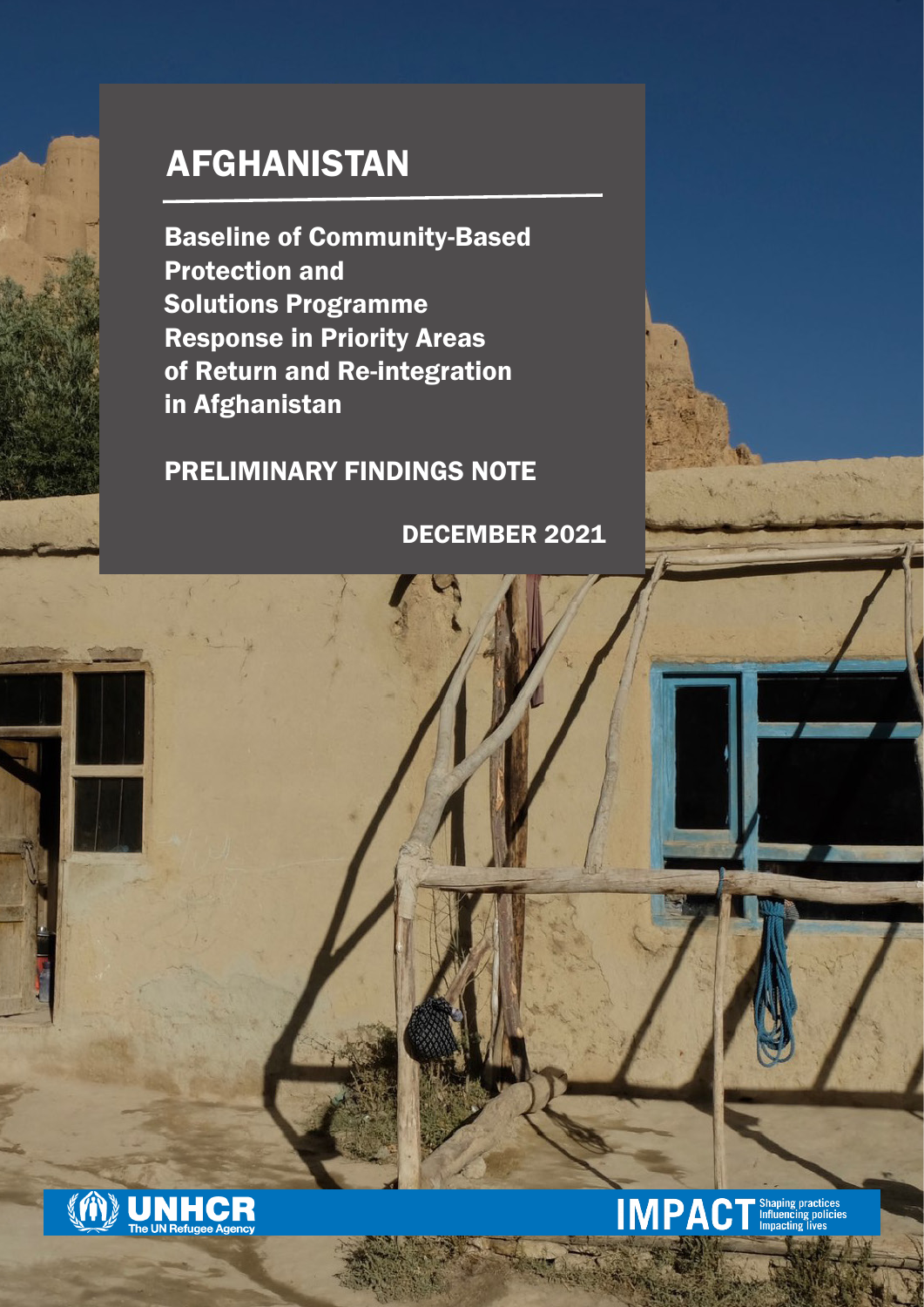**WRITTEN BY**

# **IMPACT Initiatives**

### **FUNDED BY**



## Cover Photo: © Norwegian Refugee Council, 2021

#### About IMPACT Initiatives

IMPACT Initiatives is a leading Geneva-based think-and-do tank that shapes humanitarian practices, influences policies and impacts the lives of humanitarian aid beneficiaries through information, partnerships and capacity building programmes. IMPACT's teams are present in over 20 countries across the Middle east, Latin America, Africa, Europe and Asia, and work in contexts ranging from conflict and disasters to regions affected by displacement and migration. The work of IMPACT is carried out through its two initiatives- IMPACT & AGORA and through the provision of direct support to partners regarding Project Assessments and Appraisals (PANDA).

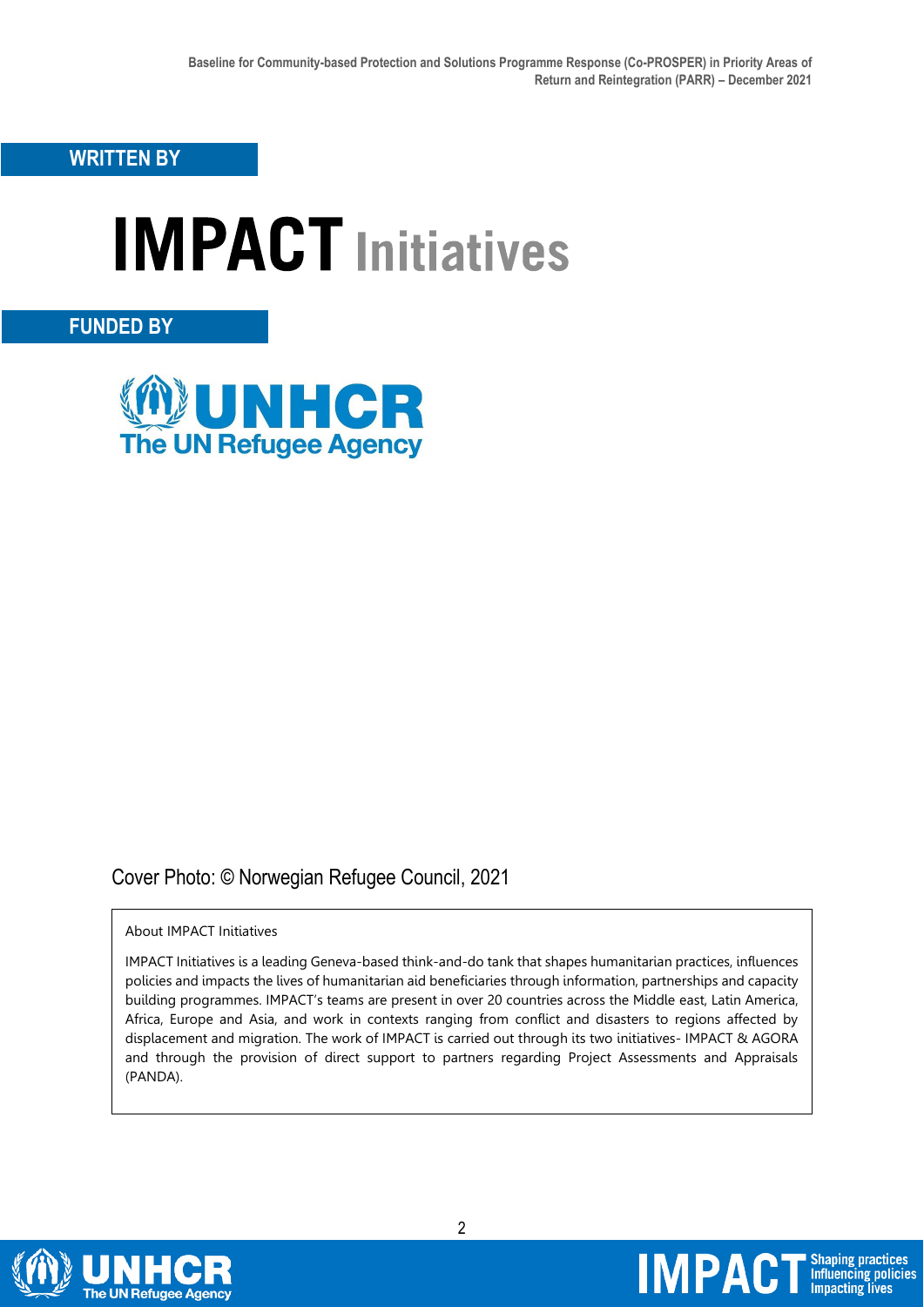#### **Summary**

Since 2017, the United Nations High Commissioner for Refugees (UNHCR) has been supporting durable solutions aimed at returns and reintegration through its Communitybased Protection and Solutions Programme Response (Co-PROSPER) in Priority Areas of Return and Reintegration (PARR). Initially supporting 1,347,207 individuals in 20 PARR locations in 11 provinces, in 2021, the programme was then further expanded in December 2021 to an additional 1,423,775 individuals in another 20 PARR locations in 19 provinces. In order to establish a baseline for the population prior to intervention, IMPACT conducted a Socio-Economic Vulnerability Assessment (SEVA) of the 20 locations. Between 22 November and 5 December 2021, IMPACT interviewed 2,031 households in each of the 20 new PARR locations on household vulnerabilities, community leadership inclusivity, service quality and access, livelihoods and economic outlook, and community relations and stability. The following preliminary findings note shares the key findings from the assessment, to provide an understanding of the overall level of integration of households living in the new PARRs.

#### **Key Findings**

#### Household Vulnerabilities

- PARR Populations were on average about equal between the three demographic groups: 39% host community, 32% IDPs, and 29% returnees. With few exceptions, all three groups reported similar impressions of community leadership, service quality, economic outlook, and community relations, suggesting that all three faced similar overall conditions in the PARRs.
- Female-headed households generally reported lower positive perceptions towards reintegration prospects and the associated pillars. This was likely due to the notable lack of community participation, leadership, and economic opportunities that both male and female respondents reported for female headed households.<sup>1</sup> Approximately 25% of female-heads of households reported being widowed.
- Around a third (31%) of households reported that the head of household had some form of disability, much higher than the 8% reported by the Whole of Afghanistan Assessment (WoAA) in September 2021. The high overall prevalence was driven by a very high reported incidence in very specific locations, many of which were the site of conflict in the last year.
- Most returns (32%) reported being pressured to return; this was most common in the Central, Central Highlands, and western Regions; a further 24% returned due to a lack of work opportunities, and 28% returned because it was safe to do so.
- The vast majority of households in the assessed PARRs intended to stay in the area; of the 5% intending to leave, almost half (41%) planned to leave the country, primarily for economic opportunities.
- According to the Household Hunger Score (HHS), most households (61%) were experiencing little hunger, while 35% reported moderate hunger. Severe hunger was reported by 4% of households; while this percentage is small, this was reported to be less than 1% by the WoA in September. Key locations, including the PARR locations in





<sup>&</sup>lt;u>.</u> <sup>1</sup> Though only 2% of the assessed households were female-headed, in total, 25% of household respondents were female. All data was gender-disaggregated by head of household gender.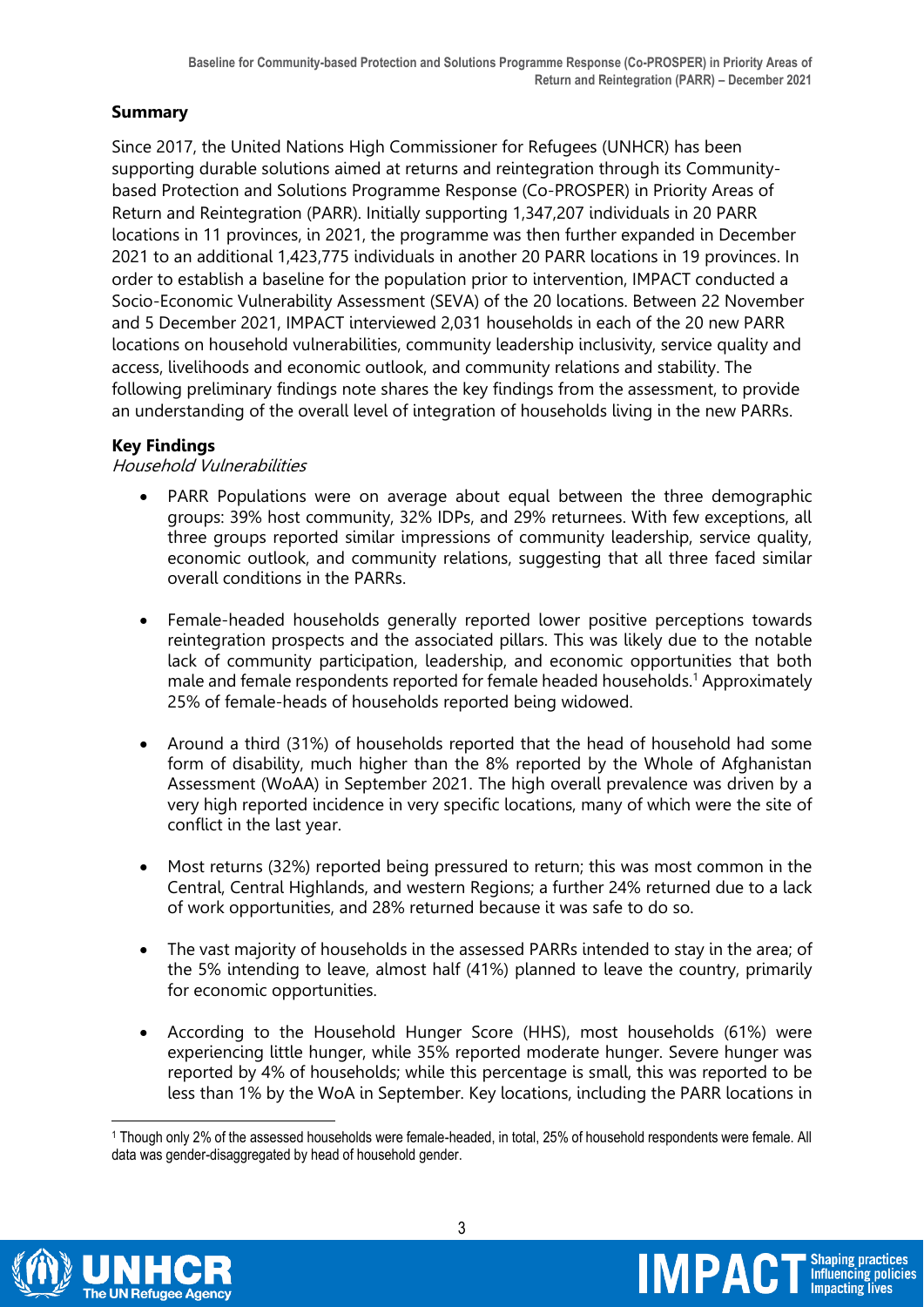Badakhshan and Uruzgan reported severe HHS scores of 18% and 12%, respectively, indicating pockets of severe food insecurity. Furthermore, the reduced Coping Strategies Index (rCSI) categorized most households as high (70%) suggesting that most household are using extreme comping strategies and may be rapidly depleting their resilience.

#### Community Leadership Inclusivity

- Most households in PARR locations had either highly positive (62%) or positive (14%) perceptions of their community leadership and reported leadership structures to be both accountable and inclusive of the households that they represented. In addition, 76% of households reported being aware of ways to provide feedback or complaints to community leadership, and a further 85% reported that they would go to community leadership in the event of a dispute within the community, suggesting high levels of legitimacy among the population.
- More neutral or negative impressions of community leadership were reported in the north east (66%), central highlands (87%), and to a lesser extent in the north (35%) and south (30%). These PARRs also reported poor perceptions of other indicators, including service access and community relations, suggesting that households may hold community leadership responsible for poor service delivery or livelihoods outcomes. Overall negative or neutral impressions were low, at 24% overall.
- Household perceptions of gender equality promotion were generally poor, particularly in comparison to other leadership inclusivity metrics; 33% of households held negative perceptions of gender equality prospects. These findings were heavily regionalized as well; Perceptions were more positive in PARRs in the eastern and Central Regions, and negative in the Central Highlands, north east, south, and south east. Perceptions in the north and west were more mixed.

#### Strengthening Public Services and Access

- Household perceptions of service quality showed mixed views across the varying locations. Three quarters (73%) of households reported a positive or high positive perception of their access to public services. However, in the north and north eastern regions, households reported more negative perceptions. Generally, shelter (79%) and education (74%) access was positive or highly positive, while WASH (59%) and health (56%) access was more mixed, and often differed regionally. Households in PARRs in the central, north, north east, and south regions consistently reported poorer service access than other regions. Female headed households as a group had worse access to services than male headed households.
- IDPs were much less likely to have received aid (30%) than returnees (46%) or host communities (40%) despite reporting similar overall levels of service access and living conditions. PARRs in the east (54%), north east (48%) and south (36%) reported being more likely to access aid, likely due to most of these locations being more easily accessible urban areas.
- The most common humanitarian support received was direct humanitarian assistance (51%) followed by livelihood support (37%) with most communities stating that livelihoods were their biggest problem and that there was a significant need for assistance and trainings related to this particular issue.

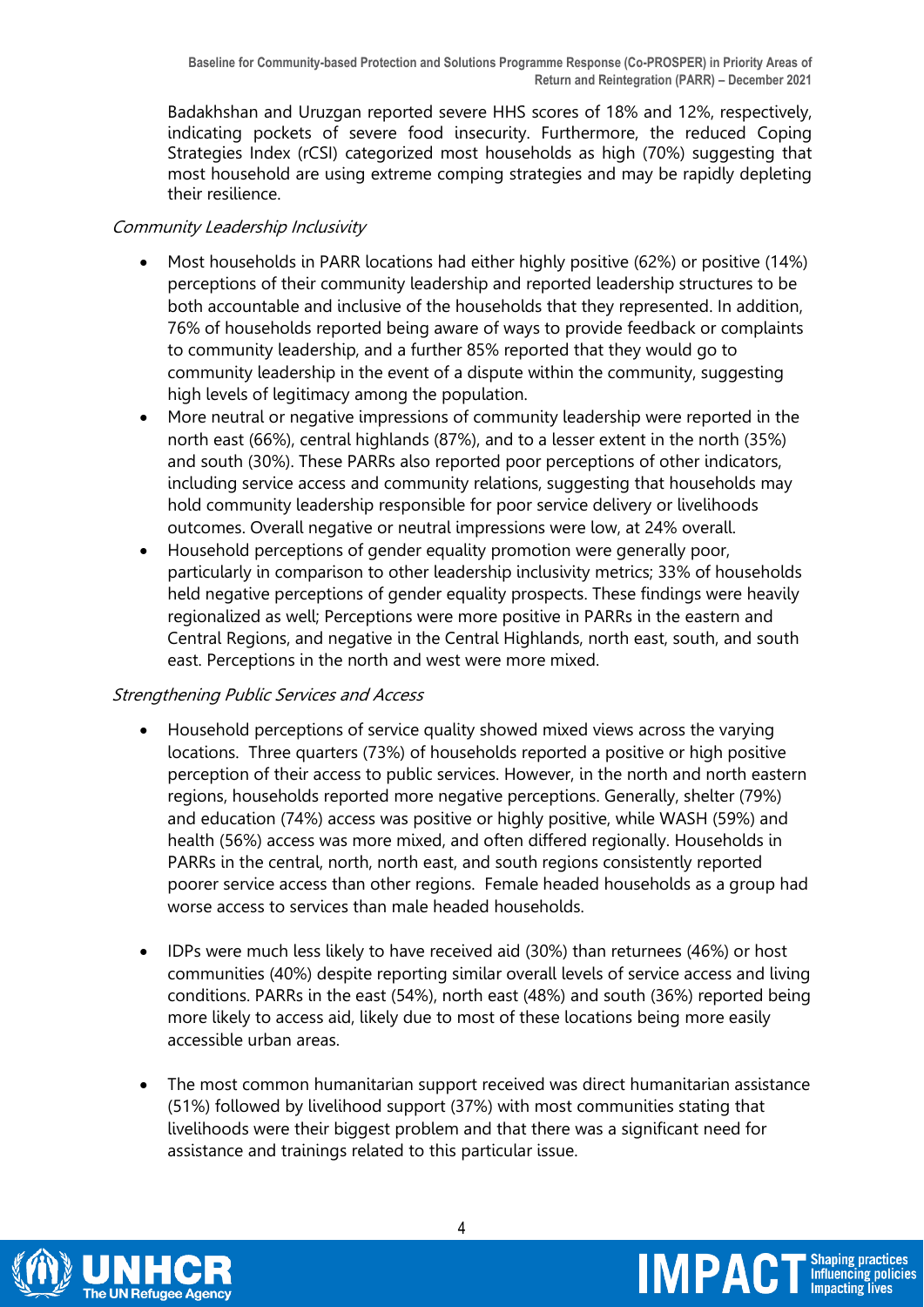#### Income Generation and Economic Empowerment

- Households reported an average income of 7,911 AFN a month, which was inadequate compared to the average reported monthly household expenditure of 9,068 AFN. Most households (77%) reported going into debt to be able to meet their needs each month; of these households, average debt was 42,183 AFN.
- The main reported reason that households took on debt was to meet their basic needs; households reported going into debt to pay for basic needs like food (47%), followed by healthcare (21%). Analysis of expenditures found that food expenses constituted 50% of household expenditure, while 25% of expenditure was spent on healthcare, mainly in the purchase of medicine.
- The most common reported household livelihoods source was unskilled labour (33%); this was particularly common in the Central Highlands, north, north east, and west regions. Most IDP and returnee households reported that they had worked in agriculture before their displacement (41%), suggesting a continued trend of households displaced from rural areas who flee to cities for safety, but lack any marketable skills or land and must take unstable and poorly paying jobs in order to meet their needs.
- Almost two thirds (63%) of households reported that their income had decreased in the last three months; nearly all households (97%) reported that this was due to a reduction in employment opportunities. This appears to have had a direct impact on increasing vulnerability, reducing household's abilities to purchase sufficient food and access basic needs.
- 97% of breadwinners were male; of the 30% of overall households that reported having a second income source, 15% of household members who were working were female. Women's limited participation in the workforce was likely further restricted by low wages, as female headed households reported earning a little over half of male households, on average.
- Perceptions of livelihood opportunities were worse than any of the other metrics; 69% of households reported either a neutral or negative perception of their economic and livelihoods outlook. More detailed measures, which questioned households on their perceptions found them to have neutral or negative perceptions of securing livelihoods opportunities (94%), accessing current or future work (57%) and their confidence in maintaining secure employment and income (73%) were even more pessimistic. PARRs in the south and south east were even more likely to report these concerns.
- Most households had easy access to markets within 2km (76%). Combined with the vulnerability and household spending indicators, this suggests that food insecurity is more due to the increasing cost of food, rather than a lack of food in market or market access overall.